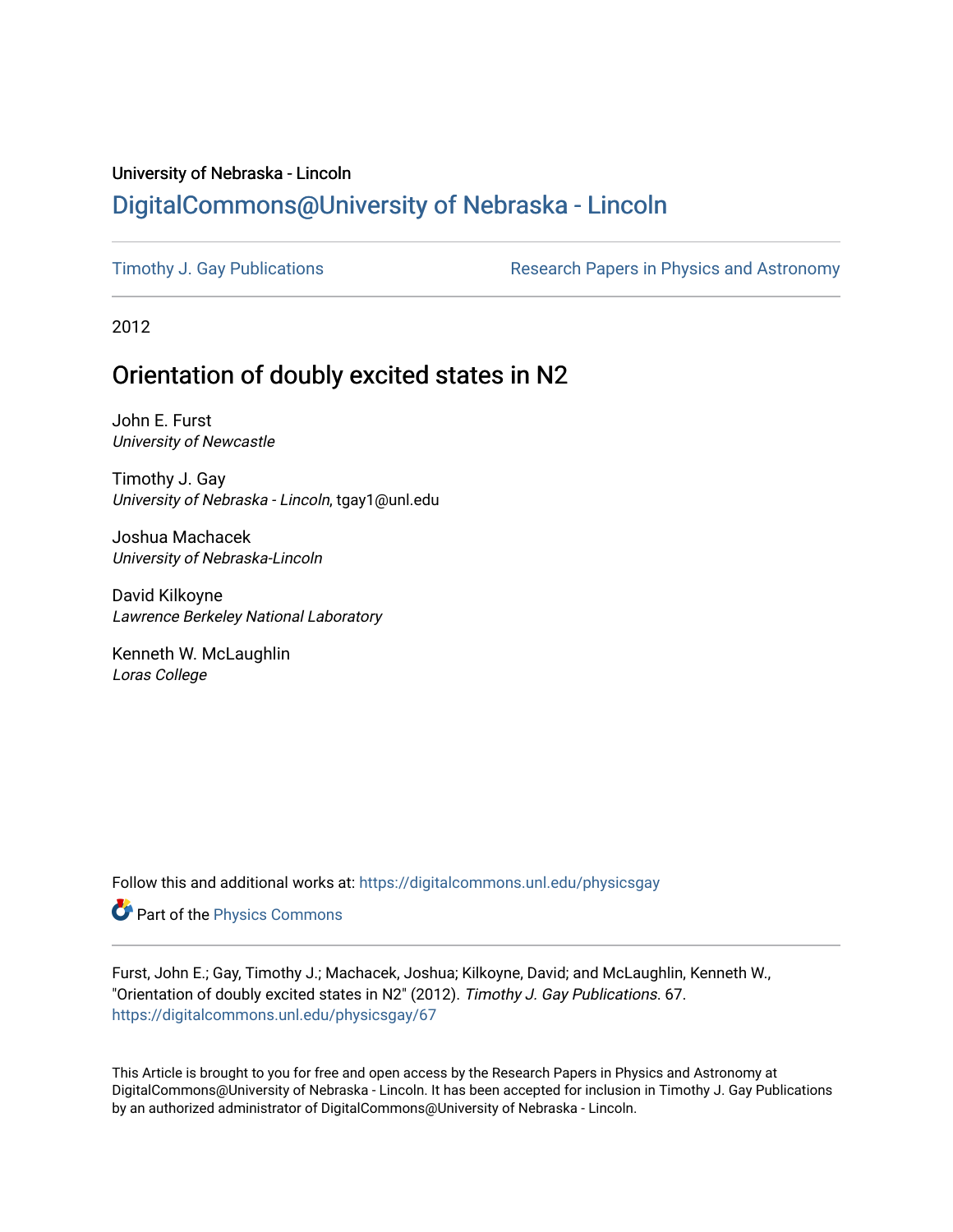## PHYSICAL REVIEW A **86**, 041401(R) (2012)

## **Orientation of doubly excited states in N2**

John E. Furst

*School of Mathematical and Physical Sciences,University of Newcastle, Ourimbah 2258, New South Wales, Australia*

T. J. Gay and Joshua Machacek

*Jorgensen Hall, University of Nebraska, Lincoln, Nebraska 68588-0299, USA*

David Kilkoyne *Lawrence Berkeley National Laboratory, Berkeley, California 94720, USA*

### Kenneth W. McLaughlin

*Department of Physics and Engineering, Loras College, Dubuque, Iowa 52001, USA* (Received 31 July 2012; published 2 October 2012)

We have measured the total fluorescent intensity and circular polarization of light emitted in  $3p^4P^o \rightarrow$  $3s<sup>4</sup>P$  transitions of excited neutral nitrogen atoms created by the photofragmentation of the N<sub>2</sub> molecule with circularly polarized light having energies between 21 and 26 eV. The intensity measurements show the effect of predissociation of the N<sub>2</sub> Rydberg series  $R(C)$  <sup>1</sup> $\Sigma_u^+$  states by non-Rydberg doubly excited resonances (NRDERs), while nonzero values of circular polarization allow us to unambiguously identify the presence of a directly excited NRDER with  ${}^{1}\Pi_u$  symmetry in this energy range.

DOI: [10.1103/PhysRevA.86.041401](http://dx.doi.org/10.1103/PhysRevA.86.041401) PACS number(s): 33*.*50*.*Dq, 33*.*70*.*−w, 33*.*80*.*Gj

The interaction of light with diatomic molecules causing dissociation is perhaps the simplest chemical reaction. However, the dynamics of dissociation processes involving superexcited [\[1\]](#page-4-0) or doubly excited states are not well understood. Such states are interesting because they provide good examples of energetic but highly correlated systems. While these doubly excited states have been studied often in  $H_2$  [\[2–5\]](#page-4-0), their study in, e.g.,  $N_2$  is simpler because in such a molecule they are more separated in energy and the atomic asymptotic states are not highly degenerate. For the photodissociation of  $N_2$  in the energy range within 10 eV above the first ionization energy, there is a complex series of processes which has yet to be fully unraveled (see Fig. [1\)](#page-2-0). It is possible to have direct dissociation, autoionization and dissociation, or predissociation of bound states by repulsive states. Previous experiments involving the dissociation of doubly excited states in  $N_2$  have involved either the measurement of the fluorescence intensity from excited fragments  $[9,12]$  as a function of incident photon energy or the detection of neutral or ionic fragments [\[13\]](#page-4-0). These measurements have been able to identify the presence of predissociating states though they are less successful at identifying the mediating repulsive states associated with this predissociation or the presence of any direct dissociation.

In this Rapid Communication we show how the measurement of circular fluorescence polarization can provide information about dissociation dynamics. The development of a complete quantum mechanical treatment of diatomic dissociation  $[14,15]$  provides us with the basis for using the measurement of photofragment polarization to probe the angular momentum state of the excited molecule and the dissociation dynamics. While previous work on other molecules has used circular polarization analysis to examine the dissociation process, all such studies have involved the polarization of nonfluorescing electronic ground states [\[16](#page-4-0)[–20\]](#page-5-0). We report here the measurement of the circular polarization, *P*3, of light emitted directly from excited neutral atoms created in the photofragmentation of diatomic molecules.

When a molecule is excited by a photon, the number of possible final excited states is limited by dipole selection rules  $(\Delta \Lambda = 0, \pm 1 \text{ and } \Delta S = 0)$  so that only states of  ${}^{1}\Sigma_{u}^{+}$  and <sup>1</sup> $\Pi_u$  symmetry can be populated directly from a <sup>1</sup> $\Sigma_g^+$  ground state, though spin conservation rules are not strict for heavy molecules. If circularly polarized photolysis radiation is used, then orientation (differences in the  $+M$  and  $-M$  populations yielding a magnetic dipole) of the excited molecular state is possible. Orientation of the photofragments along the incident beam direction, averaged over all recoil directions, can only be produced with circularly polarized photolysis radiation when a perpendicular transition ( $\Delta \Lambda = \pm 1$ ) occurs [\[14,15\]](#page-4-0). Thus, the orientation of N<sub>2</sub> excited from the  ${}^{1}\Sigma_{g}^{+}$  state, as inferred from nonzero values of fluorescence  $\tilde{P}_3$  from a photofragment, must involve the initial excitation of a  ${}^{1}\Pi_u$ molecular state. This can be either a directly dissociating doubly excited state or one which is predissociated by a state of either  $\Sigma$  or  $\Pi$  symmetry. Our measurements have yielded insight into the nature of both predissociating and promptly dissociating states, allowing us to unambiguously identify one channel for dissociation of N<sub>2</sub> with an excited N[3 $p(^4P^0)$ ] state: direct excitation of a non-Rydberg doubly excited resonance (NRDER) leading promptly to the excited-state photofragments. The NRDER states are essentially resonances in the photoionization continuum and can either autoionize or dissociate into neutral fragments with at least one of the neutral fragments in an excited state [\[9,10\]](#page-4-0).

In our experiment, we observe combined 818.5- and 818.8-nm fluorescence from N I  $2p^2 3p(^4P^0)$  states produced in the reaction

$$
\gamma + N_2 \to N_2^{**} \to N[3p(^4P^0)] + N[2p^3(^4S)]. \tag{1}
$$

In the range of incident photon energies we studied, 21–26 eV, these states are produced by (a) the predissociation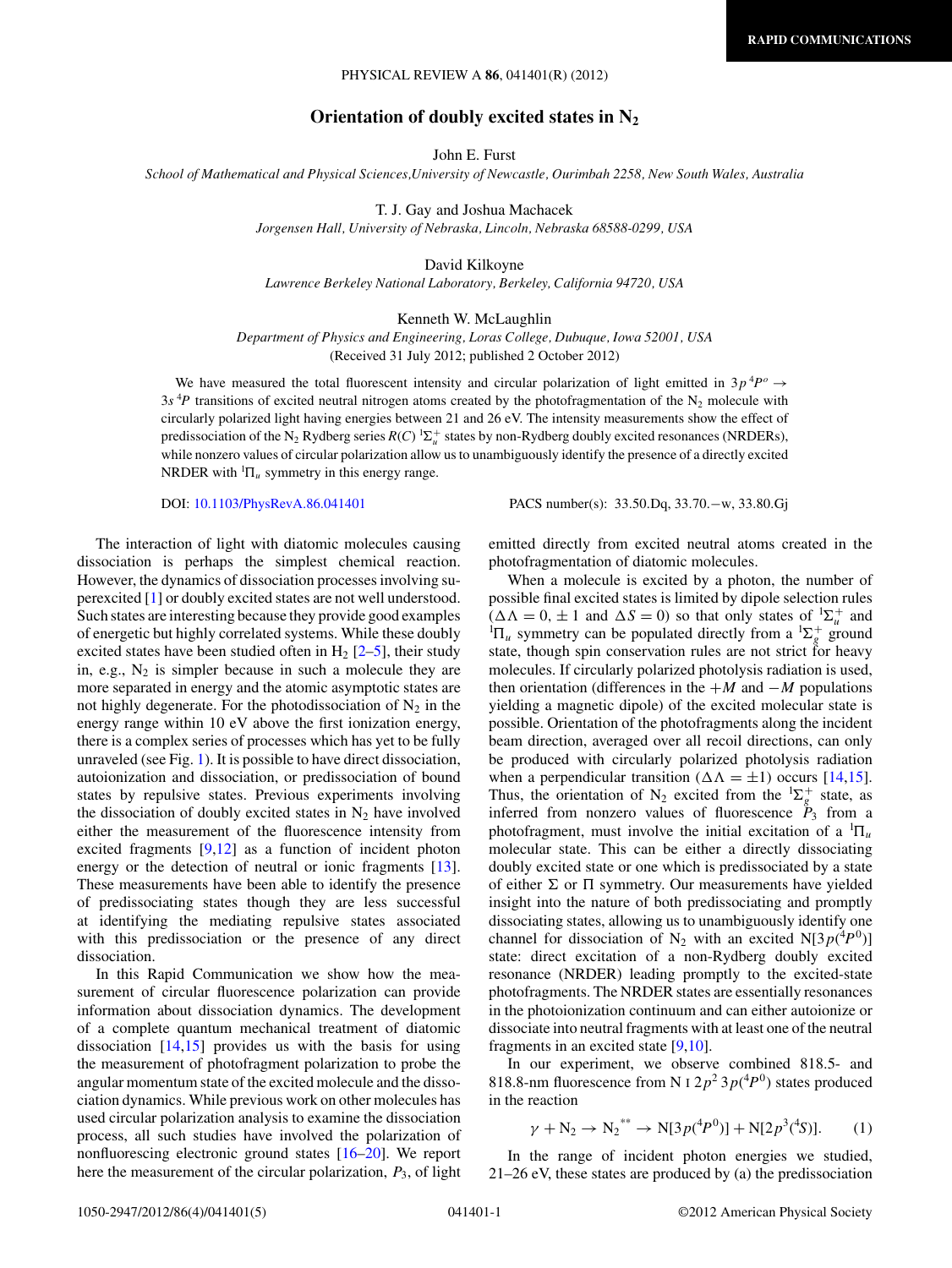<span id="page-2-0"></span>

FIG. 1. (Color) Potential energy diagram for  $N_2$  and  $N_2^+$  showing from top down at the right:  $C^2\Sigma_u^+$  [\[6\]](#page-4-0); the Rydberg series  $R(C)$  $n = 4$  [\[7\]](#page-4-0);  $R(C)$   $n = 3$ ; NRDER 2 that predissociates the  $R(C)$   $n = 4$ and  $n = 5$  states to produce N<sup>\*</sup> 4P states;  $D^{2}\Pi_{g}^{+}$  [\[8\]](#page-4-0); NRDER 1 which is directly excited and promptly dissociates to produce N<sup>∗</sup> 4*P* states; the Rydberg series  $R(D)$   $n = 4$  state [\[9\]](#page-4-0). The arrow at the right indicates the production threshold for N<sup>∗</sup> 4*P* states, and the two arrows at the left indicate the energies of the intensity feature maxima at 21*.*6 and 23 eV (see text). The NRDER and R(x) curves are based on the analyses of Refs.  $[7,9,10]$  and on quantitative considerations discussed below. The dashed gray vertical lines show the center and bounds of the Franck-Condon region [\[11\]](#page-4-0).

by repulsive NRDERs of the doubly excited Rydberg series *R*(*C*)  $({}^{1}\Sigma_{u}^{+})$  that converge to the *C*  ${}^{2}\Sigma_{u}^{+}$  states of N<sub>2</sub><sup>+</sup> [\[9\]](#page-4-0), and (b) the direct excitation and dissociation of NRDERs. Our measurements were performed on the high-resolution Atomic, Molecular and Optical Physics undulator beam line 10.0.1.2 of the Advanced Light Source (ALS) at the Lawrence Berkeley National Laboratory. A schematic diagram of the apparatus is shown in Fig. 2. A grazing-incidence spherical-grating monochromator was used to scan the incident photon energy



FIG. 2. Apparatus schematic showing (1) incident photon beam from ALS synchrotron, linearly polarized in the plane of the diagram, (2) insertable four-reflection quarter-wave retarder, (3) beam-defining aperture, (4) effusive  $N_2$  target, (5) optical polarimeter at the magic angle, (6) photon-counting photomultiplier tube, (7) photodiode for incident photon flux normalization, and (8) linear photon polarimeter.

for both intensity and polarization measurements. Previous measurements [\[3\]](#page-4-0) indicate that in this energy range there is contamination of our beam due to third-order on-axis harmonics of about 10%. The light from the monochromator had a linear polarization in the horizontal plane greater than 99%. A four-reflector quarter-wave retarder was inserted to create circularly polarized VUV radiation [\[21\]](#page-5-0). The linear polarization  $P_1^i$  of the incoming light was measured using a Au reflector polarization analyzer which could be rotated azimuthally [\[22\]](#page-5-0). Circular polarization of the beam,  $P_3^i$ , was inferred by measuring its linear polarization and using the following relationship:

$$
P_3^i = \left(1 - P_1^{i2}\right)^{1/2}.\tag{2}
$$

The circular polarization of the beam varied between 99% and at least 99.99% over the energy range of interest.

A maximum flux of  $\sim$ 3 × 10<sup>13</sup> photons/s was available at 25 eV with an unmodified linearly polarized beam as used in the total intensity measurements. However, the flux is reduced by at least a factor of 100 by the retarder. The incident photon flux was monitored using a NIST calibrated photodiode (IRD AXUV100). The polarized light was collimated to a beam spot size of  $\sim$ 0.5 mm and then intersected an effusive target of N<sub>2</sub> gas at room temperature. The target gas purity was 99.9995% as specified by the supplier. The chamber pressure was kept between  $9 \times 10^{-6}$  and  $2 \times 10^{-5}$  Torr corresponding to a pressure in the interaction region between 20  $\mu$ Torr and 5 mTorr.

The collision region was observed by photon detectors in two different configurations. The photon detector axis for the intensity measurements made a polar angle of 35*.*3◦ relative to the incident photon axis. This detector was in the plane defined by the electric field of the incident photons and their propagation axis when linearly polarized light was used. The photon detector comprised a *f/*1.9 fused-silica collection lens, a polarization analyzer, an interference filter to select the observed atomic transitions, and a lens to refocus the collimated light onto the photocathode of a photomultiplier tube (Hamamatsu R943-02). The  $P_3$  measurements used a detector with its axis at 30◦ to the incident beam direction. The optical polarimeter used a rotating quarter-wave retarder followed by a fixed linear polarizer. An interference filter which had a center wavelength of 818.7 nm selected two N I lines, the  $3p^4P_{3/2}^o \rightarrow 3s^4P_{1/2}$  transition at 818.8 nm and the  $3p^{4}P_{5/2}^{o} \rightarrow 3s^{4}P_{3/2}$  transition at 818.5 nm. The detection of these of lines is free from any molecular contamination [\[9\]](#page-4-0).

The photon emission axis used in the intensity measurements was at the "magic" angle of 54*.*7◦ with respect to the incident beam polarization axis. Thus the measured intensity was proportional to the excitation cross section and independent of the polarization of the fluorescent emission; no polarization analyzer was used in these experiments. The incident beam energy had an energy resolution of 40 meV and was scanned in 10-meV steps. Measurements of  $P_3$  were obtained by rotating the retarder fast axis in the polarimeter and measuring the variation in the detected light intensity [\[23\]](#page-5-0). For these experiments, which used circularly polarized incident light, the energy was scanned in 0.1-eV steps and the photons had an energy resolution less than 50 meV. In all cases the full detector photon counting rate was corrected for dark counts and beam-related background and normalized to the incident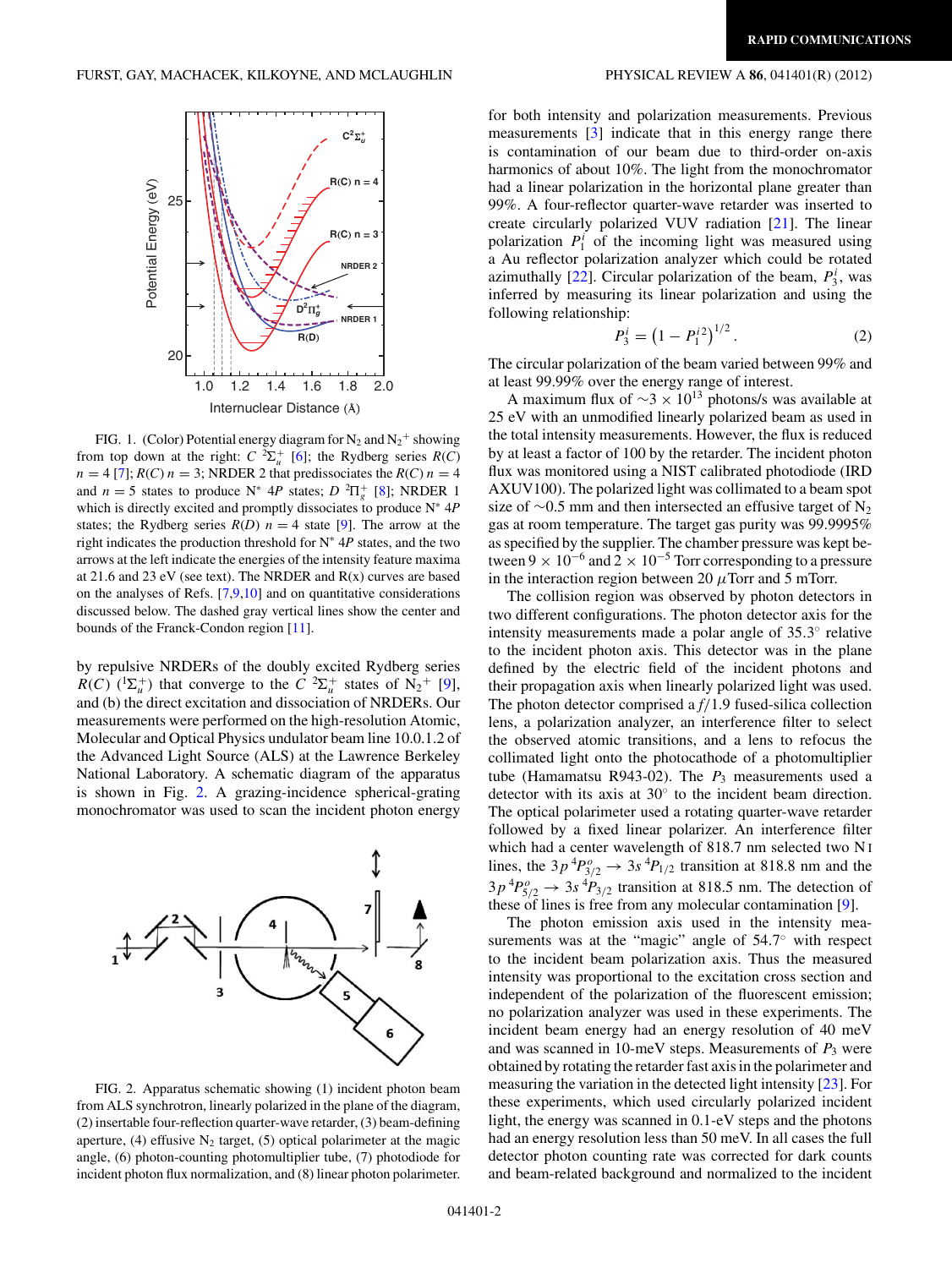<span id="page-3-0"></span>

FIG. 3. (a) 818-nm intensity data: The solid black line is the present intensity data, and the open circles are the experimental results of Erman *et al.* [\[9\]](#page-4-0). The position of the vibrational structure is based on the assignments of Codling [\[7\]](#page-4-0). (b) The solid circles are the present circular polarization *P*<sup>3</sup> data.

beam flux and gas target pressure. Our results have also been corrected for deviations from ideal quarter-wave retardance and the extinction coefficient of the polarizers. The reported *P*<sup>3</sup> values have been calculated as a moving weighted average of  $P_3$  for three consecutive energies.

Since predissociation occurs over a period that is shorter than 25 fs [\[24\]](#page-5-0), little hyperfine or rotational depolarization occurs in the excited molecular state. However, the polarization of the light emitted from the neutral fragments is decreased due to hyperfine effects [\[25–27\]](#page-5-0). The hyperfine splitting of the  ${}^4P^o_{5/2}$ state is approximately 25 MHz and that of the  ${}^{4}P^{o}_{3/2}$  state is approximately 110 MHz [\[28\]](#page-5-0) with lifetimes of 116 and 79 ns, respectively, so the polarization of the detected fluorescence is reduced between 15% and 30%. The *P*<sup>3</sup> data include the effects of hyperfine depolarization.

The fluorescent intensity spectrum is shown in Fig.  $3(a)$ . It has several features, including a small peak at 21.6 eV which is about 0.4 eV wide, and a much more intense, broad peak at 23 eV. Superimposed on the broader underlying peak between 22.5 and 25 eV is vibrational structure associated with the  $R(C)$  state. The circular polarization  $P_3$  shown in Fig. 3(b) has definite nonzero values above 22.5 eV and is consistent with zero elsewhere.

In terms of the broad feature between 22.5 and 25 eV, we observe a much better defined vibrational structure with different relative intensities when compared with Erman *et al.* [\[9\]](#page-4-0) due to the improved resolution of the present measurement and possibly the selection of only two  $(J = 1/2)$ and  $J = 3/2$ ) of the four possible lines emitted from the <sup>4</sup>P fine-structure states. This vibrational structure is consistent with the excitation of the  $1\pi_u^3 3\sigma_g 1\pi_g n s\sigma \left(\frac{1}{\Sigma_u}\right) R(C) n = 4$ and  $n = 5$  states (see Fig. 4) [\[7\]](#page-4-0). The vibrational assignments



FIG. 4. Configurations of various neutral  $N_2$  molecular states including the ground state  $(X)$ , Rydberg states converging to the ions  $N_2$ <sup>+</sup> *C* [*R*(*C*)] and *D* [*R*(*D*)], and NRDER states discussed in various references (see text). The *G*  $1\sigma_{g}1\sigma_{u}$  orbitals are filled for all of these states and are not shown. In the cases where two configurations have been suggested for a given state [*R*(*D*) [\[30\]](#page-5-0) and the NRDER proposed by Wendin [\[12](#page-4-0)[,29\]](#page-5-0)] both are shown, with the primary configuration at the left.

shown in Fig. 3 for the  $n = 4$  and  $n = 5$   $R(C)$  states are taken from Codling; our data was shifted by 10 meV to match these energies. We note that with our present energy resolution of 40 meV we are able to distinguish features in both the  $R(C)$   $n = 4$ and  $n = 5$  states, e.g., the  $n = 4$ ,  $\nu = 8$  and the  $n = 5$ ,  $\nu = 5$ states, which are separated by 50 meV [\[7\]](#page-4-0). The existence of these vibrational state features indicates that one dissociation channel involves direct production of the  $n = 4$  and  $n = 5$ *R*(*C*) states which are then predissociated by NRDERS [\[9,12,13](#page-4-0)[,29\]](#page-5-0). The NRDERS proposed by Wendin [\[29\]](#page-5-0) and Erman *et al.* [\[9\]](#page-4-0) [the latter specifically for predissociation of the  $R(C)$  states, "NRDER2"] and shown in Fig. 4 seem to be the most likely candidates to play this role, given the similarity of their configurations and that of the *R*(*C*) state.

This predissociative mechanism, however, must be associated with  $P_3 = 0$  because the  $R(C)$  states have  $\Sigma$  symmetry. Thus our circular polarization data require a second dissociative mechanism: the direct production and dissociation of NRDERs with  ${}^{1}\Pi_{u}$  symmetry. The polarization  $P_3$  is reduced from its maximum because of increasingly important contributions from the predissociative  $R(C)$  channels to N<sub>I</sub> production as the incident photon energy increases above 23 eV. Both Ukai *et al.* [\[12\]](#page-4-0) and Erman *et al.* [\[10\]](#page-4-0) have suggested that the prominent peak at 23.5 eV in the visible fluorescence observed by Ukai *et al.*, and which corresponds to our feature at this energy, is due to direct  ${}^{1}\Pi_u$  NRDER production followed by dissociation. Hikoska *et al.* [\[13\]](#page-4-0) attributes a similar broad feature in N atom neutral production to the same process. The broad featureless nature of these peaks at 23.5 eV certainly implies that rapid dissociation of a short-lived doubly excited state is responsible for them. However, Ukai *et al.* [\[12\]](#page-4-0) and Hikosaka *et al.* [\[13\]](#page-4-0) suggest that the  ${}^{1}\Pi_u$  doubly excited state of Wendin [\[29\]](#page-5-0) (indicated as "Ref. [\[29\]](#page-5-0)" in Fig. 4) is responsible for this feature, whereas Erman *et al.* [\[10\]](#page-4-0) propose a higher-lying NRDER (NRDER1; Fig. 4).

Given its appropriate calculated energy in the  $N_2$  Franck-Condon region (23.6 eV), we suggest that the second lowest  ${}^{1}\Pi_{u}$  state of Erman *et al.* [\[10\]](#page-4-0) is the best candidate for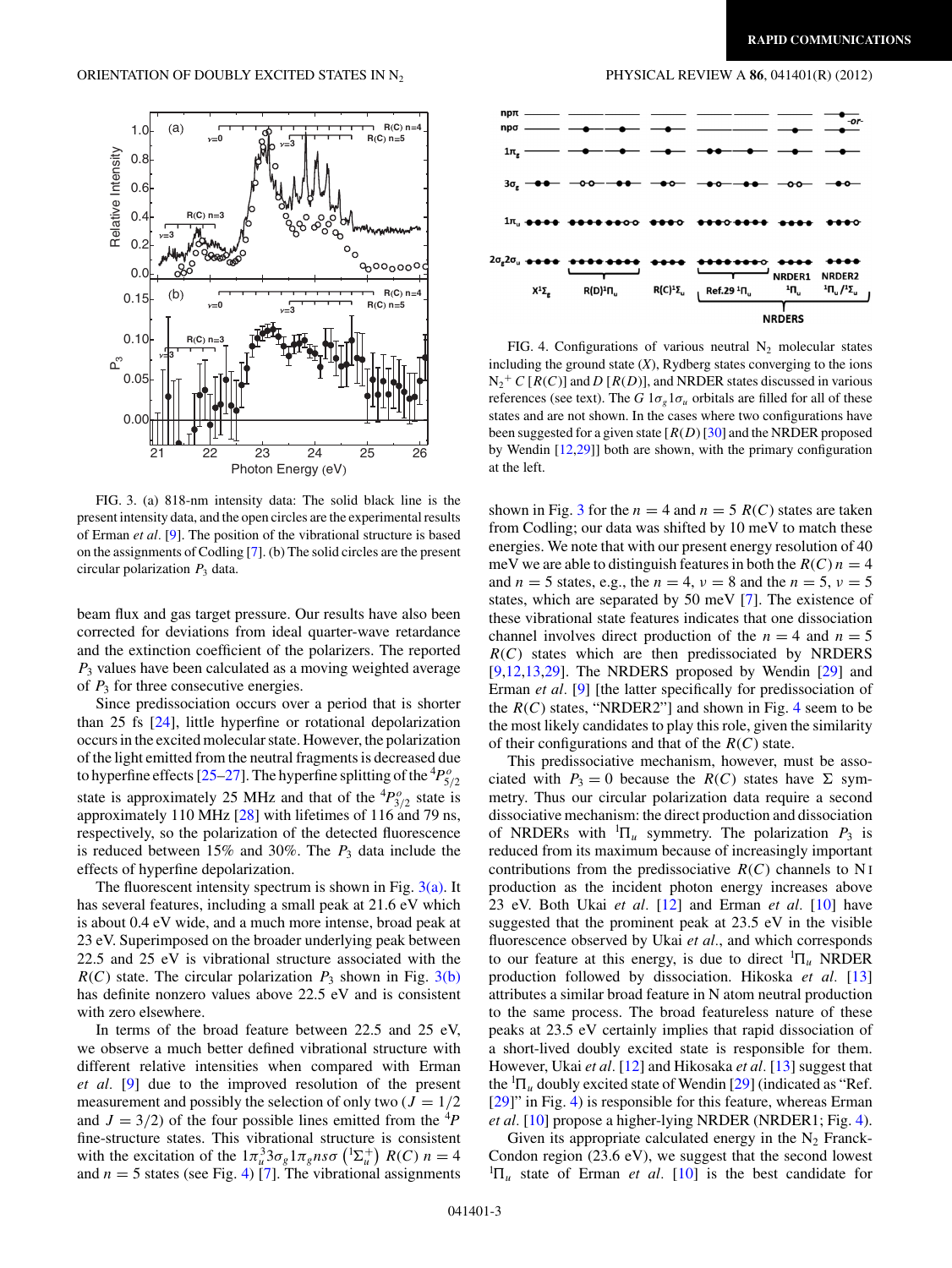<span id="page-4-0"></span>this NRDER (NRDER1 in Fig. [4\)](#page-3-0). As mentioned above, Erman *et al.* [9] only discuss this feature in terms of predissociative processes involving NRDER2 (Fig. [4\)](#page-3-0). Our data provide unambiguous evidence for direct population through an optically allowed two-electron NRDER with  ${}^{1}\Pi_u$ symmetry leading to prompt dissociation.

With regard to the feature at 21.6 eV we can say two things. First,  $P_3$  in this energy range is consistent with zero. This implies that either a directly excited NRDER or a predissociated initial state responsible for this feature must be of  $\Sigma$  symmetry. Second, we observe no discernible vibrational structure in the intensity spectrum. Features in other spectra in the vicinity of 21.6 eV have been suggested to be caused by the predissociation of  $R(D)$  <sup>1</sup> $\Pi_u$  states [9[,30,31\]](#page-5-0). Our polarization data do not support this. Moreover, there is indirect evidence that the *R*(*D*) designation is wrong. First, the NRDERs suggested by Erman *et al.* [9] as being responsible for coupling the  $R(D)$  state to the dissociative continuum (NRDER2; Figs. [1](#page-2-0) and [4\)](#page-3-0) would almost certainly be more strongly coupled to an *R*(*C*) configuration than one associated with  $R(D)$ , as can be seen in Fig. [4.](#page-3-0) Second, the energy of the  $R(C)$   $n = 3$ ,  $\nu = 0$  level, as inferred from the established quantum defect for the  $R(C)$  states [7[,30\]](#page-5-0), occurs at 20.43 eV. Indeed, the threshold for  $R(C)$  Franck-Condon excitation as seen in Fig. [1](#page-2-0) indicates an onset for this feature above 21 eV, in agreement with our intensity spectrum. The *R*(*C*) assignation is supported by Ukai *et al.* [12] (although this is questioned by Erman *et al.* [\[31\]](#page-5-0)). Referring again to Fig. [1](#page-2-0) it is apparent that excitation of an  $R(D)$  state by a Franck-Condon transition is forbidden. While it has been pointed out that configuration mixing and  $\sigma_g^{-1}$  shape resonances are responsible for significant deviations from Franck-Condon behavior [7,10[,32\]](#page-5-0), no calculations of which we are aware support such an extreme breakdown of the Franck-Condon approximation in this situation.

Our failure to observe vibrational structure in the 21.6-eV feature is consistent with the data of Ukai *et al.* [12], Wu *et al.* [\[30\]](#page-5-0), and Erman *et al.* [9]. Erman *et al.* [\[31\]](#page-5-0), who studied VUV fluorescence spectra, do see hints of structure at this energy. A recent report by Lo *et al.* [\[33\]](#page-5-0), who also study VUV fluorescence spectra (but with roughly a factor of 100 better

resolution than that of Erman *et al.* [\[31\]](#page-5-0)), see an irregular structure superimposed on a broader feature between 21.5 and 21.9 eV, but with no consistent spacings to suggest vibrational structure associated with either an *R*(*C*) or an *R*(*D*) state. One can only say that the lack of obvious structure in most data sets suggests an alternate possibility: that this feature is due not to a predissociative channel but rather the direct production of an optically allowed  $\Sigma$ -symmetry NRDER, possibly of the type identified by Sannes and Veseth [\[34\]](#page-5-0).

In summary, we have measured the total fluorescent intensity and circular polarization of light emitted from the  $3p^{4}P^{o}$ to  $3s<sup>4</sup>P$  transitions of excited neutral nitrogen created in the photofragmentation of the  $N_2$  molecule by circularly polarized light between 21 and 26 eV. Vibrational structure in the total intensity measurements above 22.5 eV corresponding to the doubly excited Rydberg series  $R(C)$  that converge to the  $C^2\Sigma_u^+$ states of  $N_2$ <sup>+</sup> provide a clear indication of predissociation of the excited molecular *R*(*C*) states by NRDERs. These  $R(C)$  states have  ${}^{1}\Sigma_{u}^{+}$  symmetry. However, the observation of orientation via the measurement of nonzero  $P_3$  values in the energy region where this predissociation occurs indicates that direct excitation of a  ${}^{1}\Pi_u$  NRDER state must also occur. Thus while the total intensity measurements involve the predissociating  $R(C)$  states, the  $P_3$  measurements unambiguously reveal the primary influence of directly excited NRDERs. The polarization analysis also suggests the interpretation of the feature in the total intensity measurements near 21.6 eV as being due to excitation of a state with  $\Sigma$  symmetry since a zero  $P_3$  in the vicinity of 21.6 eV rules out the possibility of  $R(D)$  <sup>1</sup> $\Pi_u^+$  predissociation. This supports the assignment by Ukai *et al.* [12] of this feature as an  $R(C)$  <sup>1</sup> $\Sigma_u^-$  predissociated state. It could also result from direct excitation of a directly dissociating state with  $\Sigma$  symmetry.

Discussions with Alberto Beswick are gratefully acknowledged. This work was funded by the DOE through the use of the ALS, and the US NSF through Grants No. PHY-0653379 and No. PHY-0821385. Travel for J.E.F. was funded by the Access to Major Research Facilities program which is supported by the Commonwealth of Australia under the International Science Linkages program.

- [1] R. L. Platzman, Radiat. Res. **17**[, 419 \(1962\).](http://dx.doi.org/10.2307/3571104)
- [2] M. Glass-Maujean, R. Kneip, E. Flemming, and H. Schmoranzer, J. Phys. B **38**[, 2871 \(2005\).](http://dx.doi.org/10.1088/0953-4075/38/16/002)
- [3] J. R. Machacek, V. M. Andrianarijaona, J. E. Furst, A. L. D. Kilcoyne, A. L. Landers, E. T. Litaker, K. W. McLaughlin, and T. J. Gay, J. Phys. B **44**[, 045201 \(2011\).](http://dx.doi.org/10.1088/0953-4075/44/4/045201)
- [4] Y. Hatano, Phys. Rep. **313**[, 109 \(1999\).](http://dx.doi.org/10.1016/S0370-1573(98)00086-6)
- [5] J. Fernandez and F. Martin, J. Phys. B **34**[, 4141 \(2001\).](http://dx.doi.org/10.1088/0953-4075/34/21/306)
- [6] S. R. Langhoff and C. W. Bauschlicher, [J. Chem. Phys.](http://dx.doi.org/10.1063/1.454604) **88**, 329 [\(1988\).](http://dx.doi.org/10.1063/1.454604)
- [7] K. Codling, [Astrophys. J.](http://dx.doi.org/10.1086/148533) **143**, 552 (1966).
- [8] P. Baltzer, M. Larsson, L. Karlsson, B. Wannberg, and M. Carlsson Göthe, *Phys. Rev. A* 46[, 5545 \(1992\).](http://dx.doi.org/10.1103/PhysRevA.46.5545)
- [9] P. Erman, A. Karawajczyk, E. Rachlew-Källne, J. Rius i Riu, M. Stankiewicz, K. Yoshiki Franzén, and L. Veseth, *[Phys. Rev.](http://dx.doi.org/10.1103/PhysRevA.60.426)* A **60**[, 426 \(1999\).](http://dx.doi.org/10.1103/PhysRevA.60.426)
- [10] P. Erman, A. Karawajczyk, U. Köble, E. Rachlew, K. Yoshiki Franzén, and L. Veseth, *[Phys. Rev. Lett.](http://dx.doi.org/10.1103/PhysRevLett.76.4136)* **76**, 4136 (1996).
- [11] F. R. Gilmore, [J. Quant. Spectrosc. Radiat. Transfer](http://dx.doi.org/10.1016/0022-4073(65)90072-5) **5**, 369 [\(1965\).](http://dx.doi.org/10.1016/0022-4073(65)90072-5)
- [12] M. Ukai, K. Kameta, N. Kouchi, Y. Hatano, and K. Tanaka, Phys. Rev. A **46**[, 7019 \(1992\).](http://dx.doi.org/10.1103/PhysRevA.46.7019)
- [13] Y. Hikosaka, P. Lablanquie, M. Ahmad, F. Penent, J. H. D. Eland, and R. I. Hall, J. Phys. B **37**[, 283 \(2004\).](http://dx.doi.org/10.1088/0953-4075/37/1/017)
- [14] J. A. Beswick, M. Glass-Maujean, and O. Roncero, [J. Chem.](http://dx.doi.org/10.1063/1.462403) Phys. **96**[, 7514 \(1992\).](http://dx.doi.org/10.1063/1.462403)
- [15] L. D. A. Siebbeles, M. Glass-Maujean, O. S. Vasyutinskii, J. A. Beswick, and O. Roncero, [J. Chem. Phys.](http://dx.doi.org/10.1063/1.466402) **100**, 3610 (1994).
- [16] O. S. Vasyutinskii, Sov. Phys. JETP **54**, 855 (1981).
- [17] T. P. Rakitzis, P. C. Samartzis, R. L. Toomes, T. N. Kitsopoulos, A. Brown, G. G. Balint-Kurti, O. S. Vasyutinskii, and J. A. Beswick, Science **300**[, 1936 \(2003\).](http://dx.doi.org/10.1126/science.1084809)